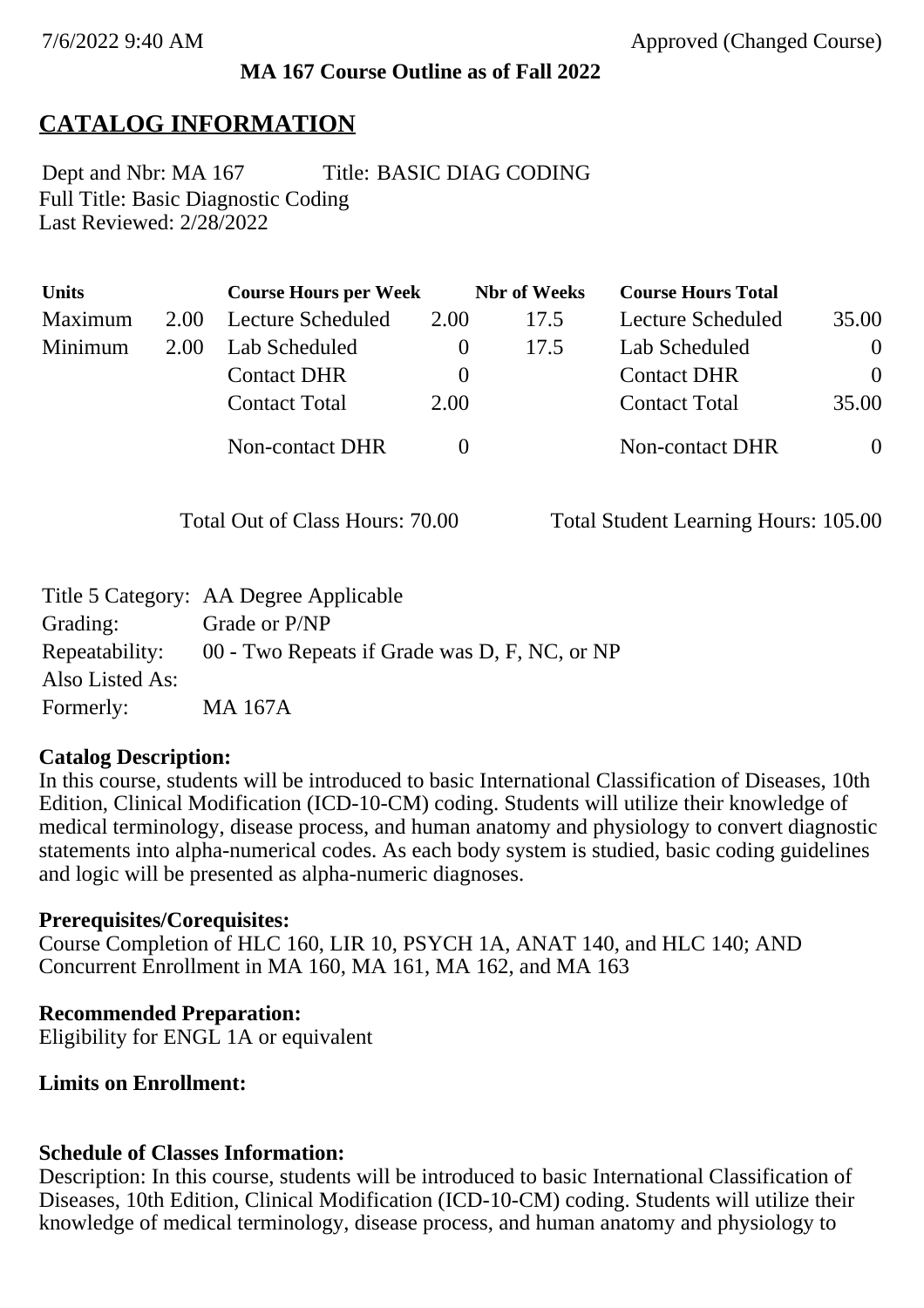convert diagnostic statements into alpha-numerical codes. As each body system is studied, basic coding guidelines and logic will be presented as alpha-numeric diagnoses. (Grade or P/NP) Prerequisites/Corequisites: Course Completion of HLC 160, LIR 10, PSYCH 1A, ANAT 140, and HLC 140; AND Concurrent Enrollment in MA 160, MA 161, MA 162, and MA 163 Recommended: Eligibility for ENGL 1A or equivalent Limits on Enrollment: Transfer Credit: Repeatability: Two Repeats if Grade was D, F, NC, or NP

# **ARTICULATION, MAJOR, and CERTIFICATION INFORMATION:**

| <b>AS Degree:</b><br><b>CSU GE:</b> | Area<br><b>Transfer Area</b> | Effective:<br>Effective: | Inactive:<br>Inactive: |
|-------------------------------------|------------------------------|--------------------------|------------------------|
| IGETC:                              | <b>Transfer Area</b>         | Effective:               | Inactive:              |
| <b>CSU Transfer:</b>                | Effective:                   | Inactive:                |                        |
| <b>UC</b> Transfer:                 | Effective:                   | Inactive:                |                        |

**CID:**

## **Certificate/Major Applicable:**

[Both Certificate and Major Applicable](SR_ClassCheck.aspx?CourseKey=MA167)

## **COURSE CONTENT**

### **Student Learning Outcomes:**

Upon completion of the course, students will be able to:

1. Accurately code diagnoses utilizing the International Classification of Disease Manual (ICD 10-CM).

### **Objectives:**

In order to achieve these learning outcomes, during the course students will be able to:

1. Demonstrate accurate use of ICD-10-CM coding system through proper utilization of its characteristics and conventions.

2. Cite and apply basic ICD-10-CM coding guidelines and rules.

- 3. Code diagnoses related to all major body systems using ICD 10-CM Index and Tabular List.
- 4. Apply anatomical principles as they relate to the major body systems.
- 5. Demonstrate Medical Terminology comprehension and application.

6. Explain the Code of Ethics as outlined by American Health Information Management Association (AHIMA).

## **Topics and Scope:**

- I. Introduction To ICD-10-CM Coding
	- A. History of coding
	- B. International Classification of Disease (ICD) Systems
- II. Characteristics and Conventions of ICD-10-CM Coding
	- A. Organization of alphabetical index, including nonessential modifiers
	- B. Organization of tabular list
	- C. Code format and structure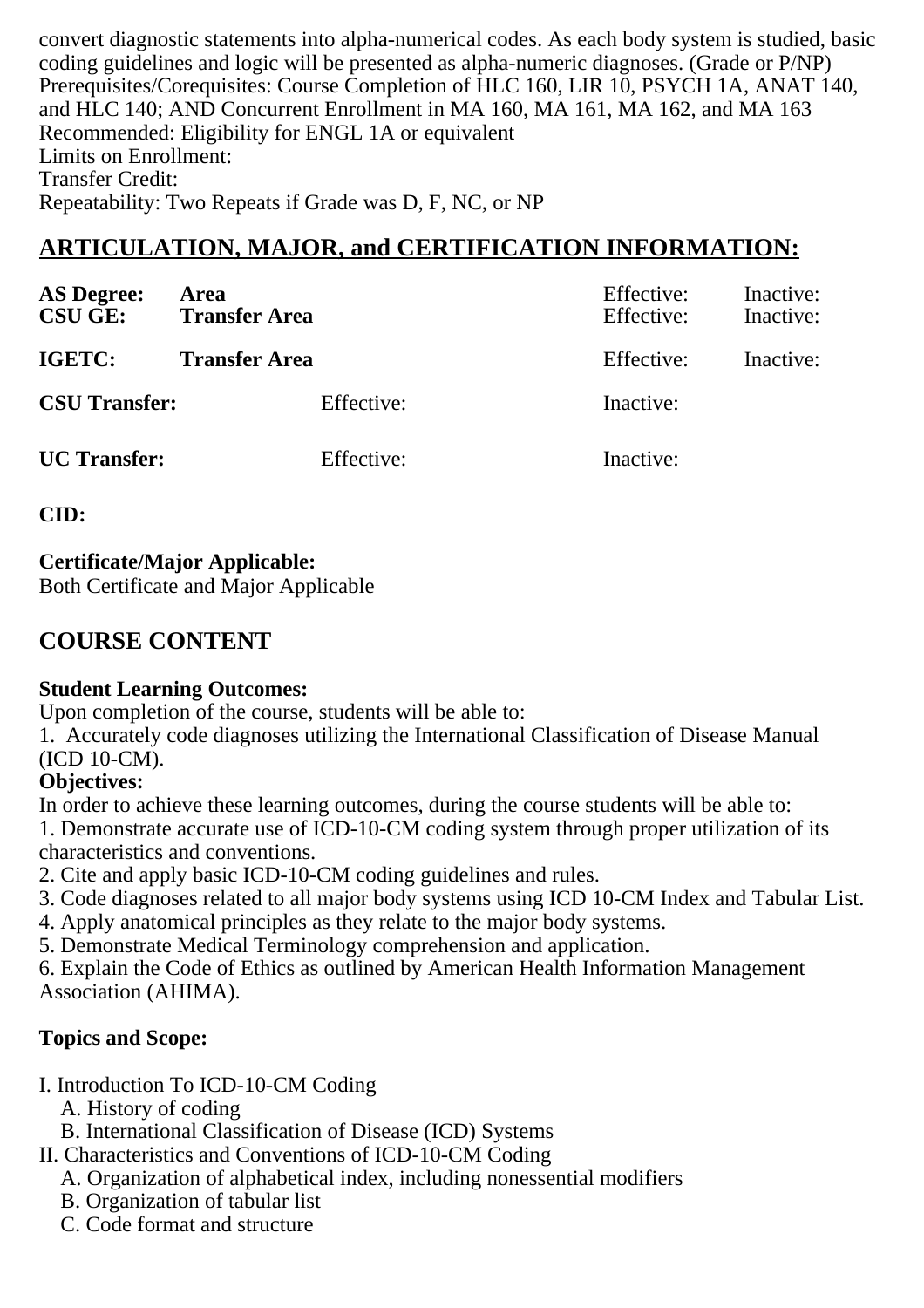1. placeholder character

2. seventh character

D. ICD-10-CM conventions

 1. abbreviations and punctuation marks, such as NEC, NOS, parentheses, and slanted brackets

2. instructional notes, including excludes1 note and excludes 2 note

 3. etiology, manifestation, and multiple coding, including "code first," "code also," and "use additional code"

4. cross reference terms and connecting words

III. General Coding Guidelines, Including Basic Steps of ICD-10-CM Coding

IV. Coding Certain Infectious and Parasitic Diseases

A. Sepsis, severe sepsis, and septic shock

B. Human immunodeficiency virus (HIV) disease

C. Bacterial and viral infectious agents

V. Neoplasm Coding

A. Neoplasm behavior

B. Introduction to and use of the Neoplasm Table

C. Alphabetic index instructions for neoplasm coding

D. Tabular list instructions for neoplasm coding

E. Primary and secondary site determination

VI. Coding Diseases of the Blood and Blood-Forming Organs and Certain Disorders Involving the Immune Mechanism

A. Anemias

B. Coagulation defects

VII. Coding Endocrine, Nutritional, and Metabolic Diseases

A. Diabetes mellitus type 1 and type 2 and associated complications

B. Metabolic disorders

VIII. Coding Mental, Behavioral, and Neurodevelopmental Disorders

A. Alcoholism and alcohol abuse and use

B. Drug dependence and abuse

 C. Other mental, behavioral, and neurodevelopmental disorders such as schizophrenia,bipolar, generalized anxiety, eating disorders

IX. Coding Diseases of the Nervous System

A. Meningitis

B. Sleep disorders

C. Alzheimer's disease

D. Pain

E. Cerebral palsy and other paralytic syndromes

F. Epilepsy

G. Migraine headache

X. Coding Diseases of the Eye and Adnexa

A. Conjunctivitis

B. Cataract

C. Glaucoma

XI. Coding Diseases of the Ear and Mastoid Process

A. Otitis media

B. Mastoiditis

C. Otosclerosis

D. Meniere's disease

E. Vertigo

F. Hearing loss

XII. Coding Diseases of the Cardiovascular System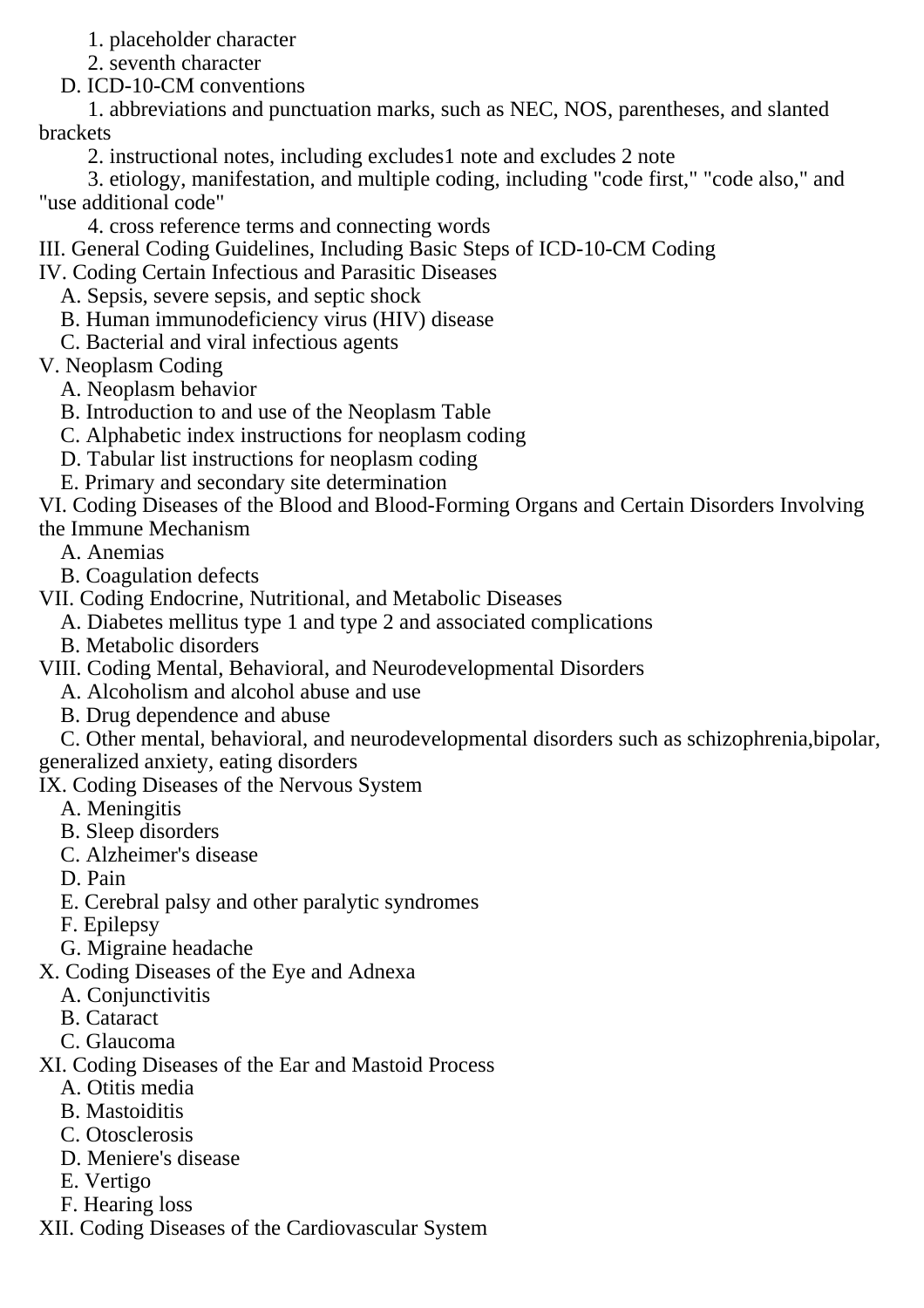## A. Hypertension

- 1. benign versus malignant
- 2. introduction to and use of the hypertension table
- 3. hypertensive heart disease
- 4. hypertensive kidney disease and chronic kidney disease (CKD)
- 5. hypertensive heart disease and CKD
- 6. secondary hypertension
- B. Ischemic heart disease
	- 1. acute myocardial infarction (AMI) and 5th digit subclassification
	- 2. old myocardial infarction (MI)
	- 3. angina, atherosclerosis, and coronary artery disease (CAD)
- C. Heart failure and cardiac arrest
- D. Arrhythmias
- E. Cerebrovascular disease such as carotid artery stenosis and cerebrovascular accident (CVA)
- XIII. Coding Diseases of the Respiratory System
	- A. Acute upper respiratory infections
	- B. Influenza
	- C. Pneumonia
	- D. Acute lower respiratory infections such as acute bronchitis
	- E. Chronic lower respiratory infections such as emphysema, COPD, asthma
	- F. Respiratory failure
- XIV. Coding Diseases of the Digestive System
	- A. Gastrointestinal ulcers and presence of helicobacter pylori (H. pylori)
	- B. Hernias, including reducible, irreducible, incarcerated, and strangulated
	- C. Gastroenteritis and cholelithiasis
	- D. Gastrointestinal hemorrhage
- XV. Coding Diseases of the Skin and Subcutaneous Tissue
	- A. Cellulitis and abscesses
	- B. Dermatitis and eczema
	- C. Urticaria and erythema
	- D. Pressure/decubitus ulcers and non-pressure ulcers
- XVI. Coding Diseases of the Musculoskeletal System and Connective Tissue
	- A. Direct versus indirect infection of joint
	- B. Seventh characters
	- C. Arthritis
	- D. Systemic lupus erythematosus
	- E. Dorsopathies, such as kyphosis, lordosis, and scoliosis
	- F. Spondylopathies, such as ankylosis, spondylosis, and spinal stenosis
	- G. Osteoporosis
	- H. Pathologic and stress fractures Osteomyelitis
- XVII. Coding Diseases of the Genitourinary System
	- A. Hematuria
	- B. Acute kidney failure and chronic kidney disease
	- C. Cystitis
	- D. Benign prostatic hypertrophy (BPH) and lower urinary tract symptoms (LUTS)
	- E. Disorders of breast
	- F. Inflammatory and noninflammatory diseases of female genital tract such as oophoritis, endometriosis, female genital prolapse
	- G. Dysplasia
	- H. Menopause
- XVIII. Coding Symptoms, Signs, and Abnormal Clinical and Laboratory Findings
	- A. Symptoms and signs, including those that are and are not an integral part of the disease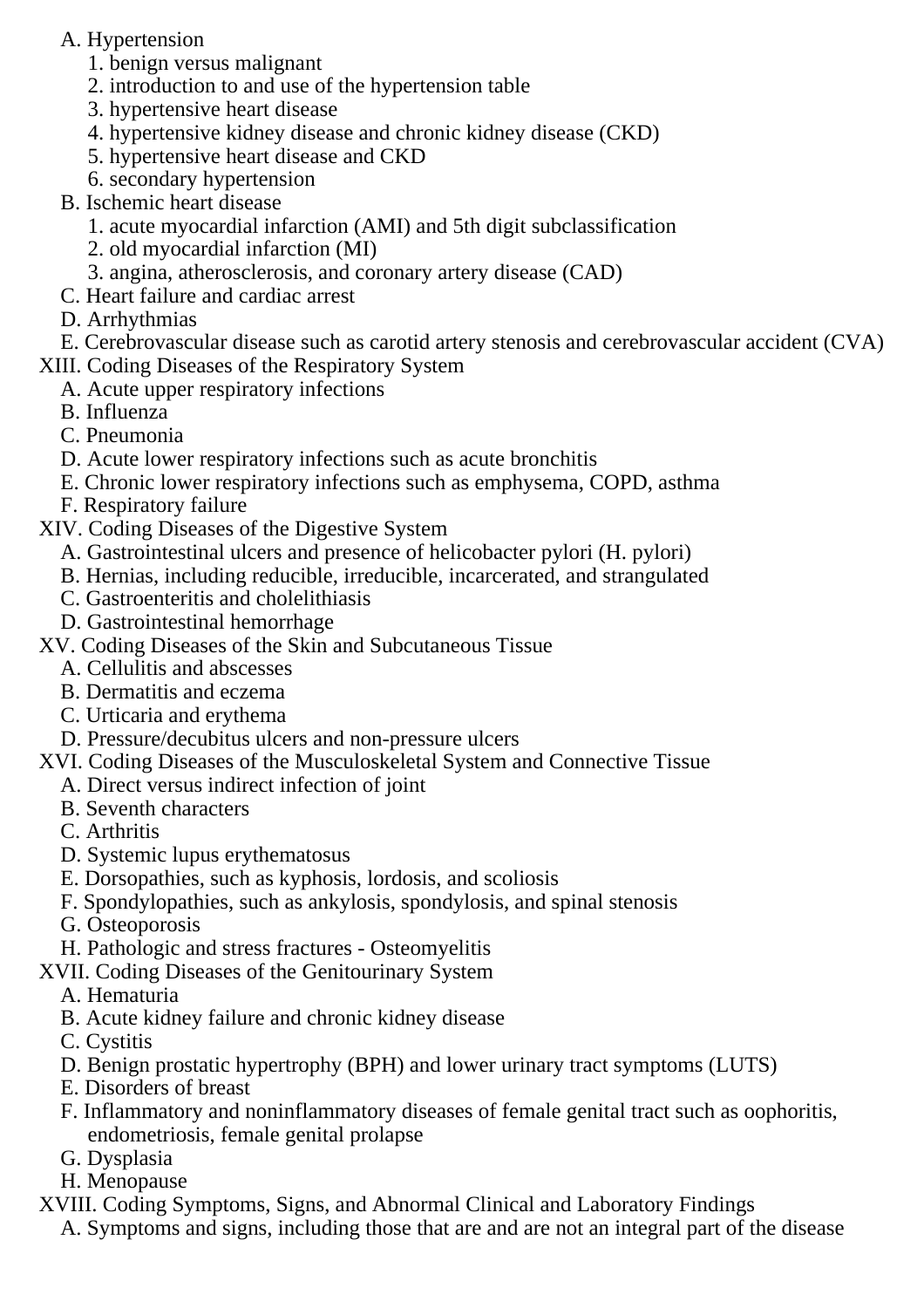process

- B. Coma scale
- C. Altered mental status
- D. Abnormal findings
- E. Papanicolaou test (Pap smear) findings
- F. Abnormal tumor markers
- XIX. Injury Coding
	- A. Placeholder character
	- B. Seventh character
	- C. Traumatic fracture
	- D. Fracture types such as closed and open, displaced and nondisplaced, greenstick, transverse, and comminuted
	- E. Malunion and nonunion of fracture
	- F. Dislocations and subluxations
	- G. Intracranial injuries
	- H. Internal organ injuries
	- I. Open wounds and crush injuries
	- J. Burns and corrosion, of all degrees, with extent of burns
	- K. Superficial injuries
	- L. Foreign bodies
- XX. Coding Poisoning and Certain other Consequences of External Causes
	- A. Introduction to Table of Drugs and Chemicals
	- B. Adverse effect definition and common causes
	- C. Instructions for coding adverse effects
	- D. Unspecified adverse effect of a drug
	- E. Poisoning definition and common causes
	- G. Under dosing
	- H. Toxic effects
	- I. Adult and child abuse, neglect, and other maltreatment
	- J. Complications of surgical and medical care including mechanical complications and transplant complications
- XXI. Coding of External Causes of Morbidity
	- A. Introduction to the Alphabetic Index to External Causes
	- B. Seventh character
	- C. Purpose of external cause codes
	- D. Sequencing of external cause codes
	- E. Never events (serious reportable events)
- XXII. Coding the Factors Influencing Health Status and Contact with Health Services
	- A. Purpose and use of Z codes
	- B. Main terms leading to Z codes
	- C. Z code categories
- XXIII. Coding Ethics
	- A. AHIMA code of ethics
	- B. AHIMA standards of ethical coding

### **Assignment:**

1. Homework problems: 20-50 coding problems, demonstrations, vocabulary, and key terms assigned at each class meeting

- 2. 10-25 pages of reading assigned at each class meeting
- 3. Quizzes (2-4)
- 4. Final exam